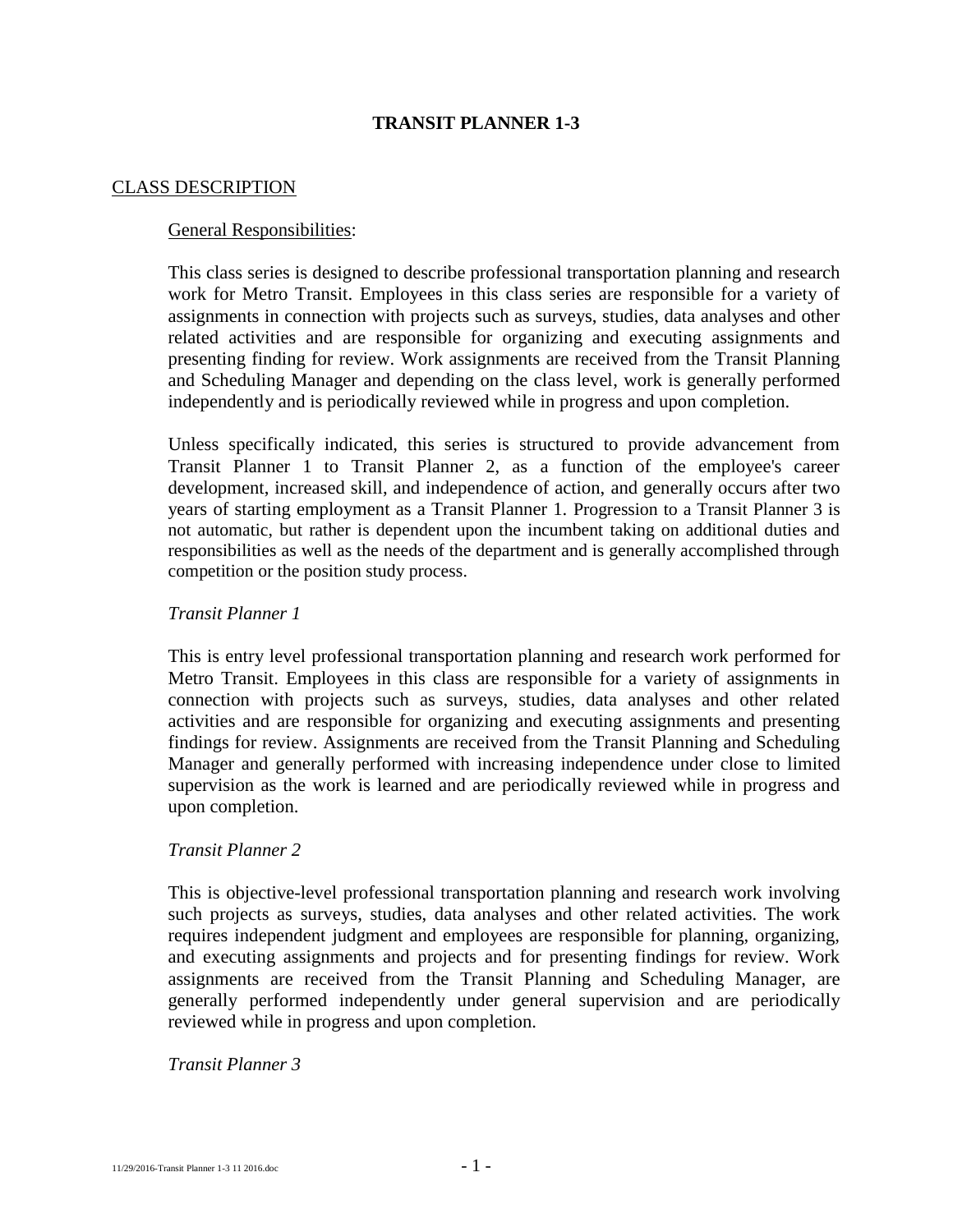This is responsible advanced-level professional transportation planning and research work The work requires independent judgment and decision-making relative to a wide range of planning, organizing, coordinating, and administration activities associated with a major project or area of transportation planning. Work assignments and general supervision are received from the Transit Planning and Scheduling Manager or, in the case of major projects, directly from the Transit General Manager.

Examples of Duties and Responsibilities:

## *Transit Planner 1*

Research, compile, organize, analyze, and summarize data used in transit related studies. Prepare information necessary to meet the requirements of local, state, and federally financed transit related programs. Assist in designing and conducting bus ridership surveys. Participate in developing criteria for sampling population, designing survey instruments, determining field work logistics, coding and analyzing survey results. Contribute to the final report including some recommendation development as assigned for review by the supervisor.

Conduct route and system productivity analyses. Summarize data, determine ridership trends and write reports for supervisory review.

Assist in the evaluation of routes. Evaluate and/or propose route extension or elimination to given areas in response to needs. Determine potential use, revenue generation, and costs incurred for route extensions. Determine such things as: impact on area residents and/or transit users, savings, revenue lost for route elimination. Prepare and implement bus route detours resulting from street closings for special events or construction projects.

Participate in studies and activities relating to long-range planning. Study current travel patterns to determine journey-to-work characteristics and transit needs. Evaluate present route structure on the basis of current travel patterns.

Perform related work as required.

# *Transit Planner 2*

Perform all of the duties as the Transit Planner 1, with increased levels of judgment and independence and in addition:

Summarize data, determine ridership trends and write reports for circulation and presentation to relevant committees, departments and agencies, after supervisory review.

Work with local and regional planning agencies on transit and related planning elements.

Prepare update of Title VI information. Update general and special population census tables and service characteristics. Prepare updates of route performance reports, including graphic representation and explanation of trends.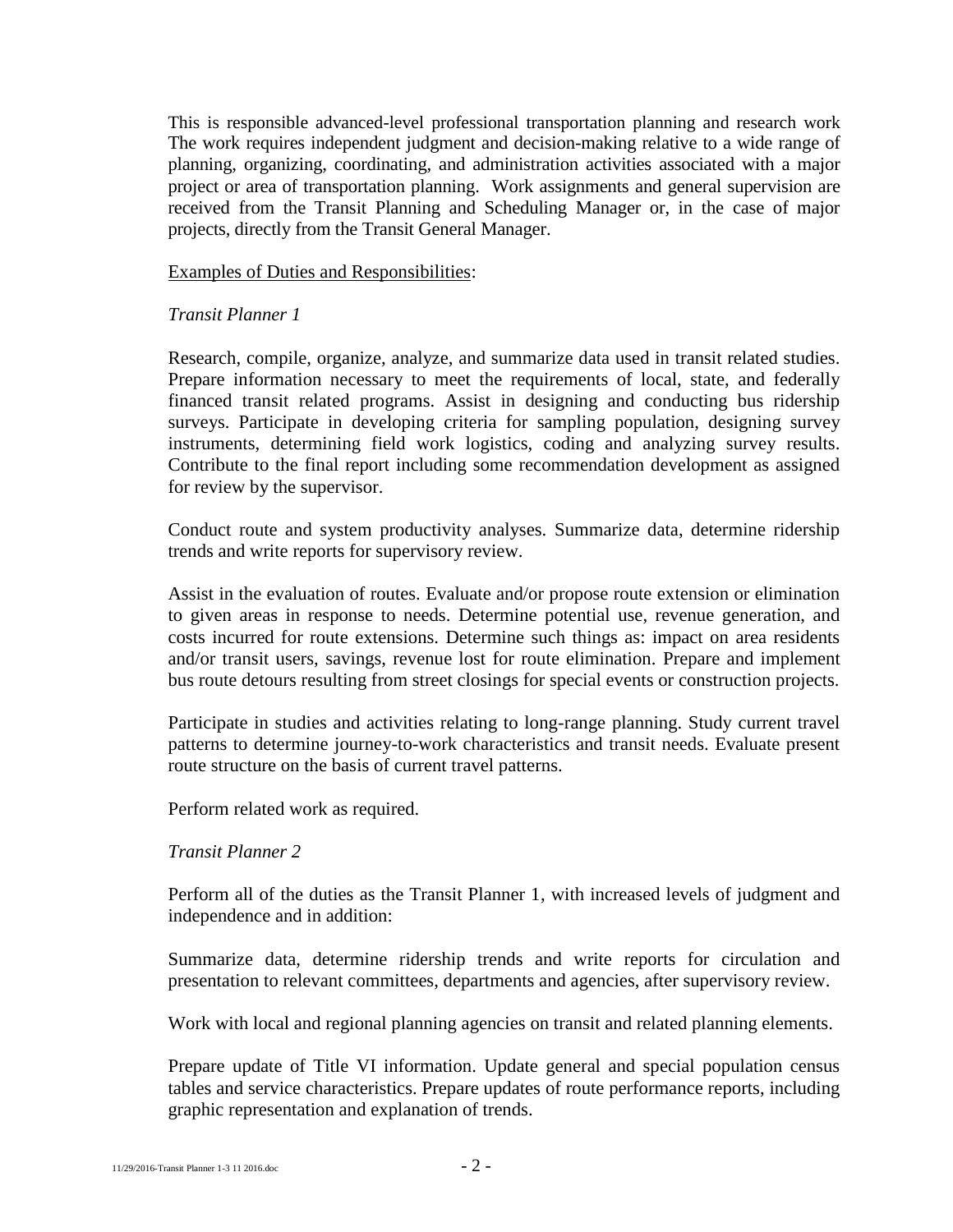Perform related work as required.

## *Transit Planner 3*

Perform all of the duties as the Transit Planner 2, with increased levels of judgment and independence and in addition:

Coordinate and perform professional activities relating to major planning projects such as the development and implementation of a Transit Center based route structure for the Madison Metro Transit system. Supervise the work of assigned staff, coordinate the activities of a professional interdepartmental staff team, and/or work as staff to a citizen or other type of committee created in association with a major project.

Present information about project components or results to public bodies and other groups. Present reports for/to various boards, committees, commissions, and groups. Make speeches and public appearances as required. Serve as lead person on project media relations.

Direct the development and conduct studies, research and various types of data collection and analysis. Develop evaluation criteria for inclusion in contracts for outside vendors or services. Oversee progress and monitor contract compliance.

Direct and/or perform necessary operational, strategic, and long-range planning activities in assigned areas. Develop work plans, time tables, and the analytical framework to be used. Develop necessary, specialized data bases and sources of information. Prepare final report/plan documents and coordinate review and distribution. Make public presentations relative to planning/project activities.

Perform related work as required.

# QUALIFICATIONS

# Knowledge, Skills and Abilities:

#### *Transit Planner 1*

Knowledge of the physical and social aspects of transportation planning. Knowledge of and ability to use computer software applicable to the duties of the position. Knowledge of transportation planning theory and methods and techniques of planning and carrying out research. Knowledge of basic concepts of economics and sociology theory and of socio-economic research methods and techniques. Knowledge of statistical methods and techniques. Knowledge of urban and community considerations relating to transportation planning and operations. Ability to organize and develop technical and statistical reports, to draw conclusions, and make recommendations for action based on these conclusions. Ability to prepare and direct the preparation of maps, drawings, and illustrative material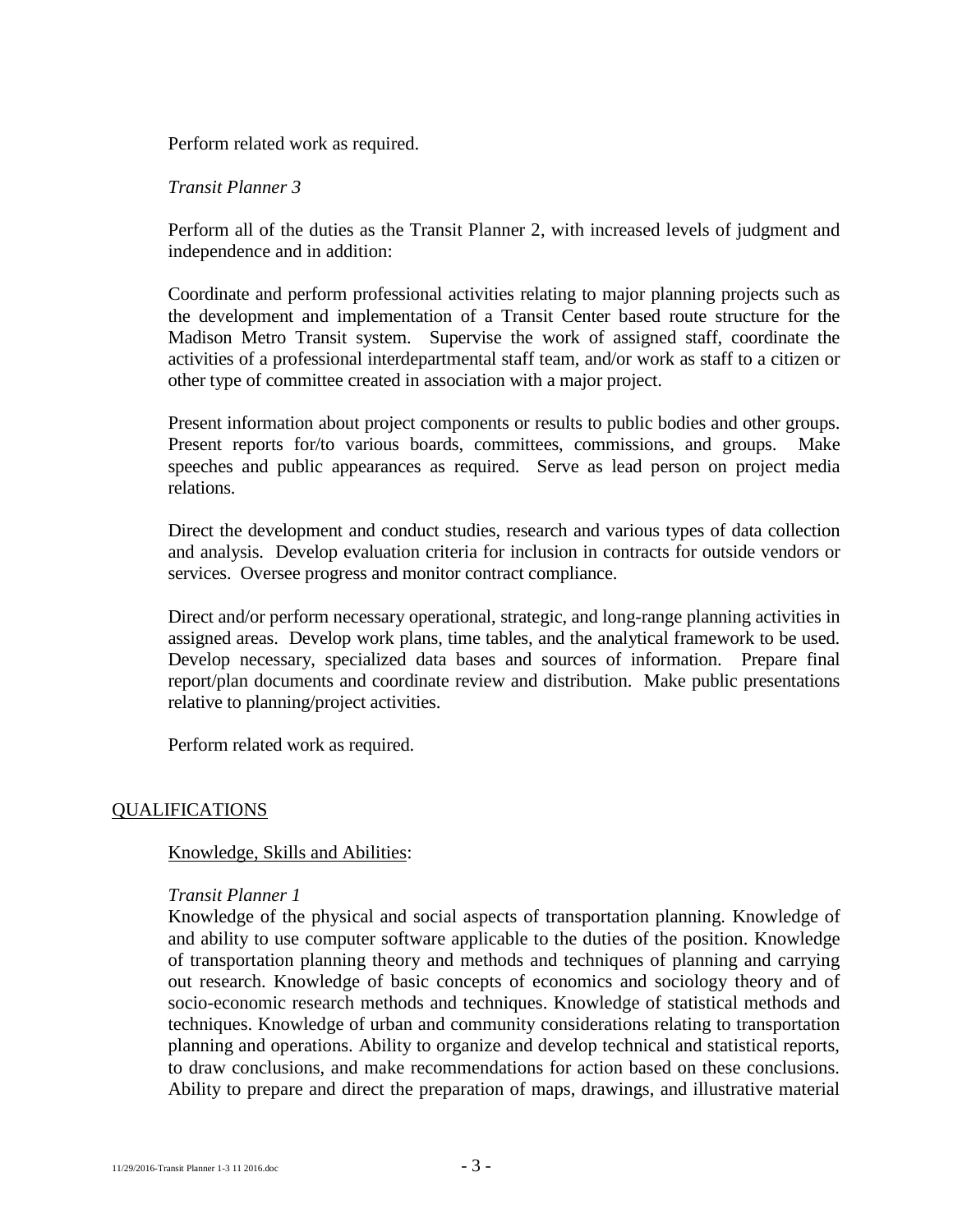for planning studies. Ability to communicate effectively in oral and written forms. Ability to establish and maintain effective working and public relationships. Ability to work effectively with multicultural populations. Ability to maintain adequate attendance.

# *Transit Planner 2*

Working knowledge of the physical and social aspects of transportation planning. Working knowledge of and ability to use computer software applicable to the duties of the position. Working knowledge of transportation planning theory and methods and techniques of planning and carrying out research. Working knowledge of basic concepts of economics and sociology theory and of socio-economic research methods and techniques. Working knowledge of statistical methods and techniques. Working knowledge of urban and community considerations relating to transportation planning and operations. Ability to organize and develop technical and statistical reports, to draw conclusions, and make recommendations for action based on these conclusions. Ability to prepare and direct the preparation of maps, drawings, and illustrative material for planning studies. Ability to communicate effectively in oral and written forms. Ability to establish and maintain effective working and public relationships. Ability to work effectively with multicultural populations. Ability to maintain adequate attendance.

# Transit Planner 3

Thorough knowledge of the physical and social aspects of transportation planning. Thorough knowledge of and ability to use computer software applicable to the duties of the position. Thorough knowledge of transportation planning theory and methods and techniques of planning and carrying out research. Thorough knowledge of basic concepts of economics and sociology theory and of socio-economic research methods and techniques. Thorough knowledge of statistical methods and techniques. Thorough knowledge of urban and community considerations relating to transportation planning and operations. Ability to organize and develop technical and statistical reports, to draw conclusions, and make recommendations for action based on these conclusions. Ability to prepare and direct the preparation of maps, drawings, and illustrative material for planning studies. Ability to communicate effectively in oral and written forms. Ability to establish and maintain effective working and public relationships. Ability to work effectively with multicultural populations. Ability to maintain adequate attendance.

# Training and Experience:

Generally, positions in this classification will require:

# *Transit Planner 1*

Graduation from an accredited college or university with a degree or major in Urban Planning, Transportation Planning, Engineering, Economics or related degree. Other combinations of training and/or experience which can be demonstrated to result in possession of the knowledge, skills and abilities necessary to perform the work will also be considered.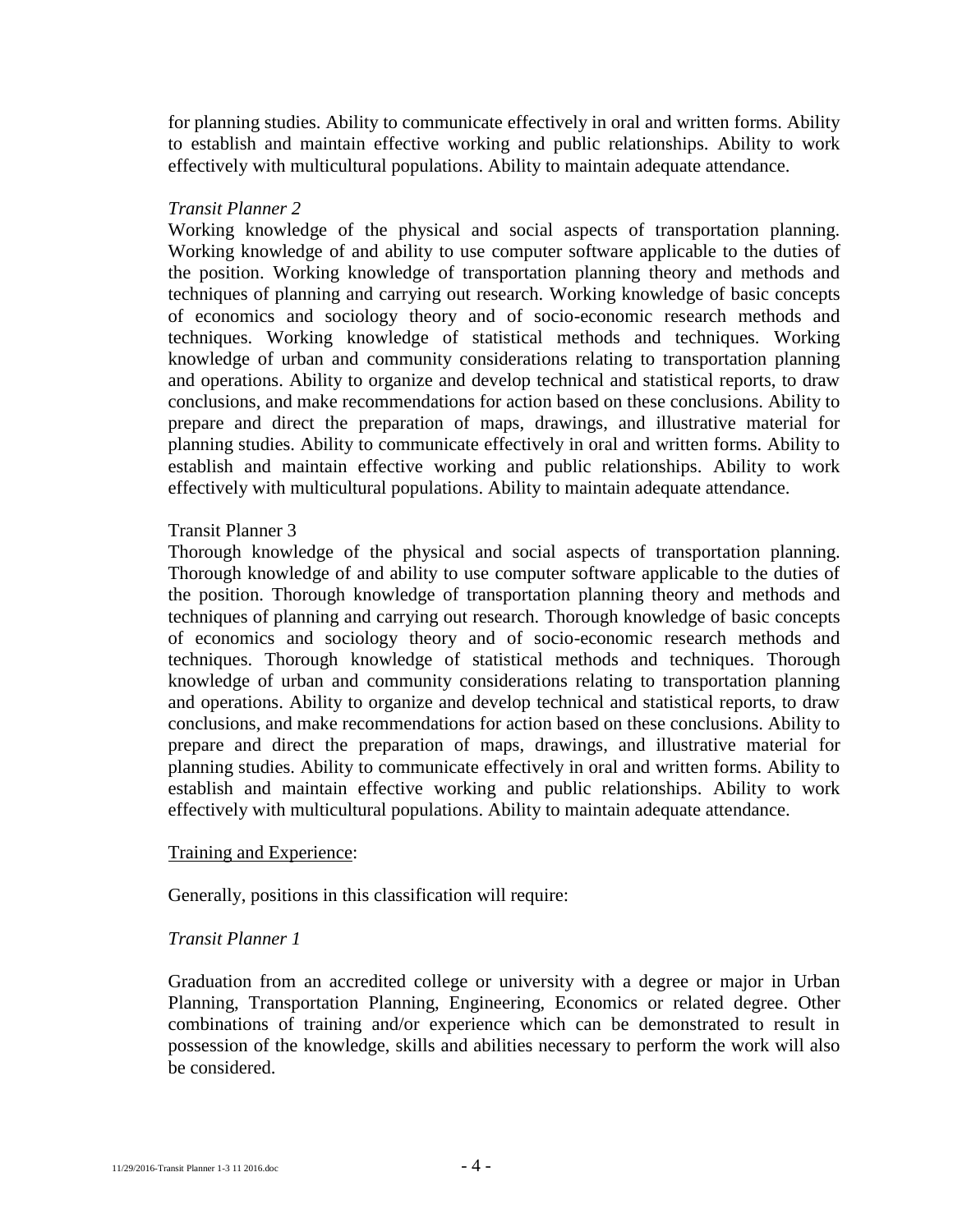## *Transit Planner 2*

Two years of responsible professional planning experience comparable to the Transit Planner 1 level which included activities in such areas as survey design, statistical analysis, transportation modeling, transportation system analysis and socio-economic data analysis. Such experience would normally be gained after graduation from college with a degree or major in Urban Planning, Transportation Planning, Engineering, Economics or a related field. Other combinations of training and/or experience which can be demonstrated to result in possession of the knowledge, skills and abilities necessary to perform the work will also be considered.

# *Transit Planner 3*

Two years of responsible professional planning experience comparable to the Transit Planner 2 level which included activities in such areas as survey design, statistical analysis, transportation modeling, transportation system analysis and socio-economic data analysis. Such experience would normally be gained after graduation from college with a degree or major in Urban Planning, Transportation Planning, Engineering, Economics or a related field. Other combinations of training and/or experience which can be demonstrated to result in possession of the knowledge, skills and abilities necessary to perform the work will also be considered.

Specific training and experience requirements will be established at the time of recruitment.

#### Necessary Special Qualifications:

#### *All positions*

Possession of a valid driver's license.

# Physical Requirements:

Employees will be expected to spend a majority of time sitting while operating a desktop computer and telephone. Employees may also have significant public contact and will be expected to provide excellent customer service. Employees may be required to travel to various locations in the City of Madison to attend meetings.

| <b>Department/Division</b> | Comp. Group | Range |
|----------------------------|-------------|-------|
| <b>Transit Planner 1</b>   |             | 06    |
| <b>Transit Planner 2</b>   |             | 08    |
| <b>Transit Planner 3</b>   |             |       |